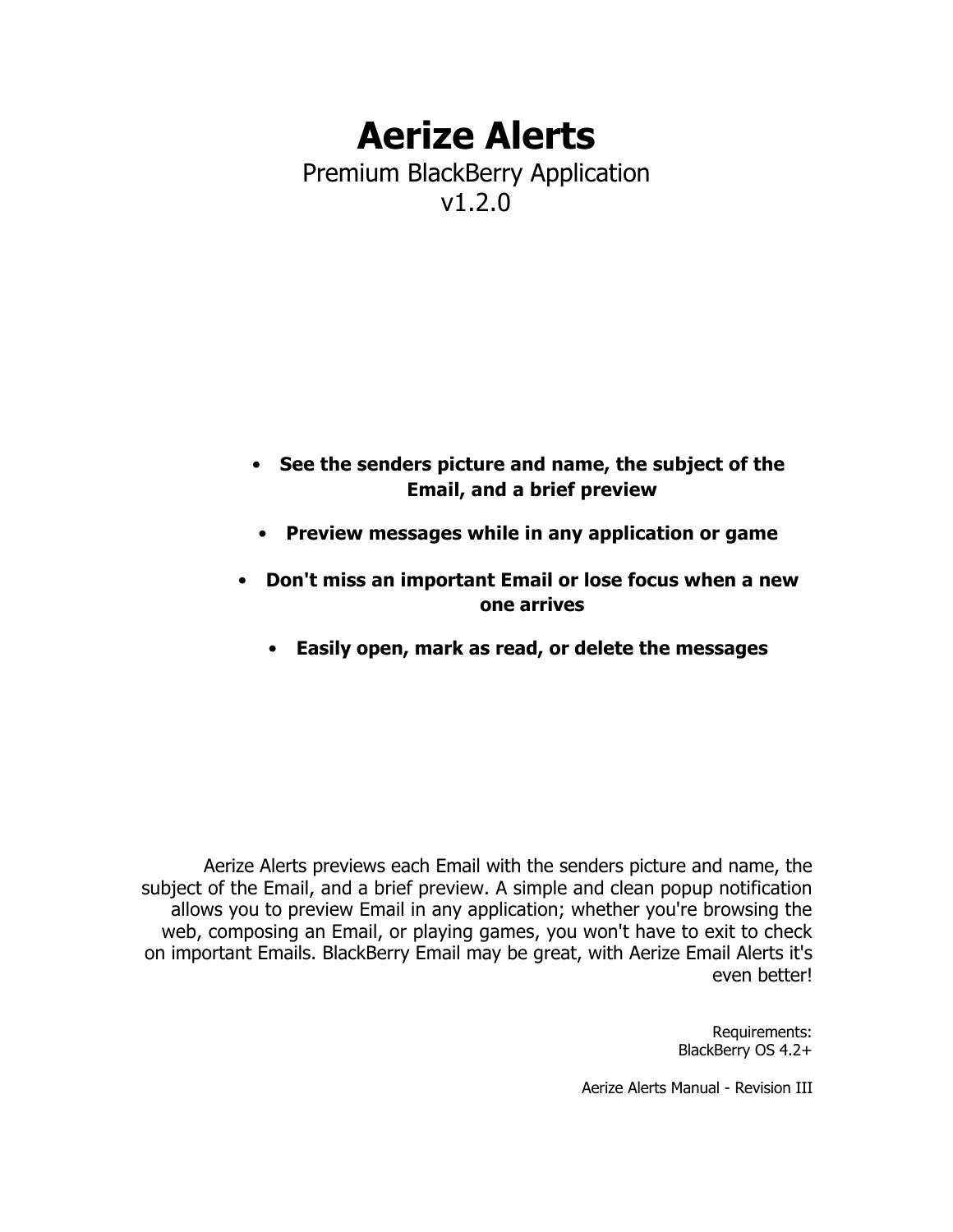## **Installation and Registration**

#### **Installation**

It's easy to install Aerize Alerts; simply run the installer on your personal computer and follow the on screen instructions.

- 1. Connect your BlackBerry device to your computer
- 2. Run the Aerize Alerts Desktop EXE
- 3. Enjoy!

#### **Registration**

Aerize Alerts has a fully functional 7 day trial. When the trial period has ended, you may purchase a Serial Code to enable prolonged usage.

- 1. Purchase a Serial Code
- 2. Open the Aerize Alerts Options
- 3. Enter your Serial Code

#### **Application Permissions**

Please enable all permissions for Aerize Alerts to work properly. Permissions can be enabled by navigating to **BlackBerry Options > Advanced Options > Applications > Aerize Alerts**, and pressing the menu key, then **Edit Permissions.** If these permissions are not allowed the program may not operate correctly or at all.

#### **Serial Code:**

To register Aerize Alerts for full functionality after the trial period has expired, enter the 5-digit numerical code in this field. A serial code can be purchased from the site where the download was acquired. NOTE: Serial codes do NOT have the letters 'O', 'I', 'B' or 'L'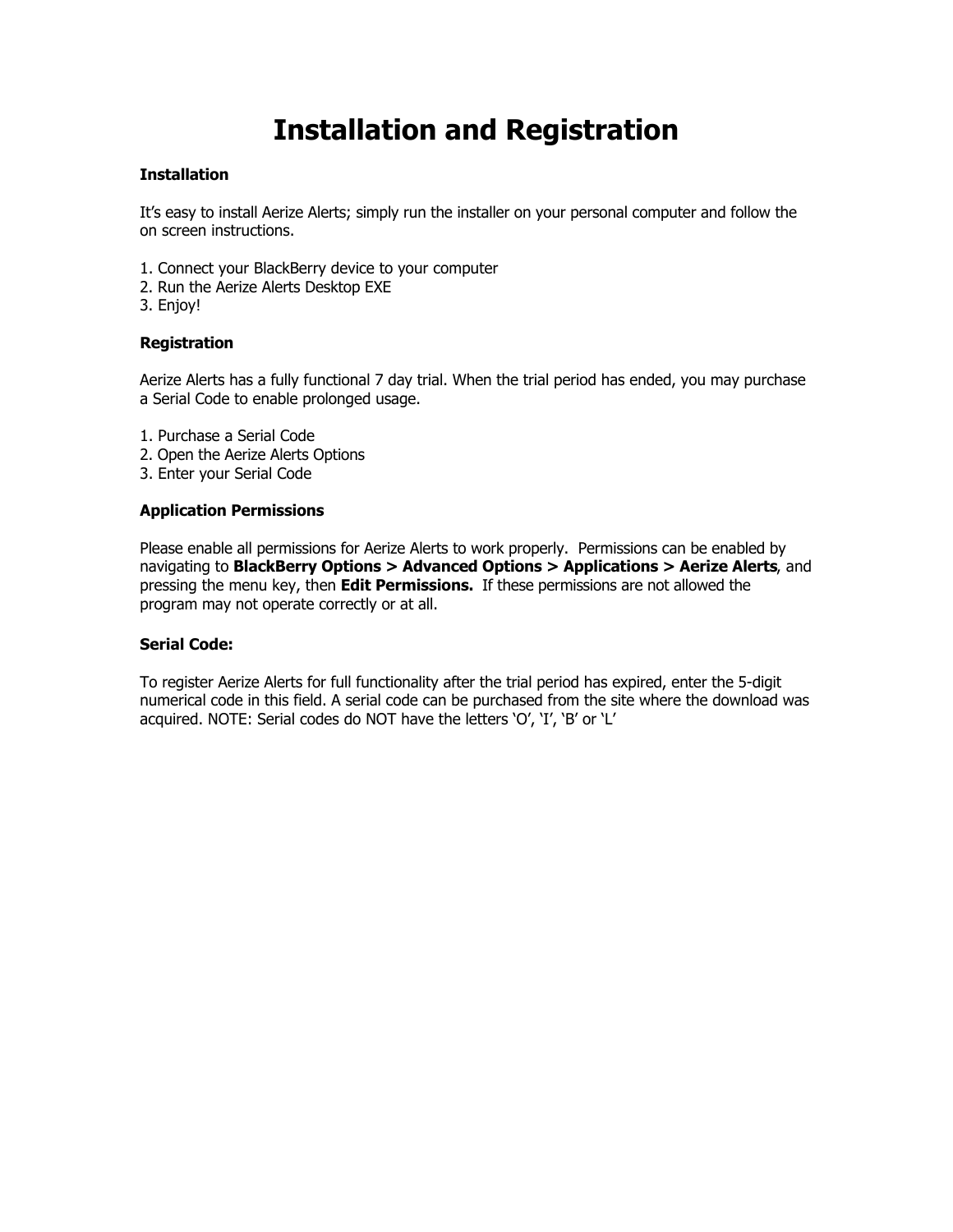## **General Usage**

### **Configuring Aerize Alerts**

To configure how and when Alerts will notify you, select the Aerize Alerts application icon in your BlackBerry device. Once the options are saved, no further intervention is necessary, and all future alerts will be displayed in the specified manner upon receipt of a new Email.

#### **Message Notification Screen**

- **OK:** Dismiss the displayed message. If an auto-dismiss is set, the button will also display the number of seconds remaining until the popup automatically will automatically hide. If more than one alert is waiting to notify, this option will become **Next**, and selecting it will display the next message.
- **Open:** Open the mailbox to read the message in entirety. Alerts will attempt to open the correct inbox for the type of message. This feature depends on the permissions being set correctly for the application. See about **Application Permissions** above.

**Mark**: Mark the message as read. Delete and mark options are specific to Email messages only. **Delete:** Delete the message. Delete and mark options are specific to Email messages only.

**Top:** Only applicable to configurations with top-buttons and long message preview. This button will take you back to the top of the screen.

### **Shortcut Keys**

For your convenience Aerize Alerts also provides shortcut keys for instant control of popup notifications.

Press **O** to Open. Press **M** to Mark as Read. Press **A** to Dismiss-All. Press **D** or **Alt + Delete** to Delete. Press **T** to go to the top. The Open button will be automatically focused. Press **Back (escape)** to go to the next message. Press **Menu (BlackBerry)** to snooze the alerts screen for 30 seconds.

### **Device Wake and AutoStandby Integration**

Device Wake functionality is enabled by default for Aerize Alerts. AutoStandby and Aerize Alerts work side-by-side to allow full control of the Device Wake functionality. With AutoStandby 2.2.0 and above, you can enable and disable functionality directly from the AutoStandby options. You can purchase or preview AutoStandby @ http://www.zaventh.net/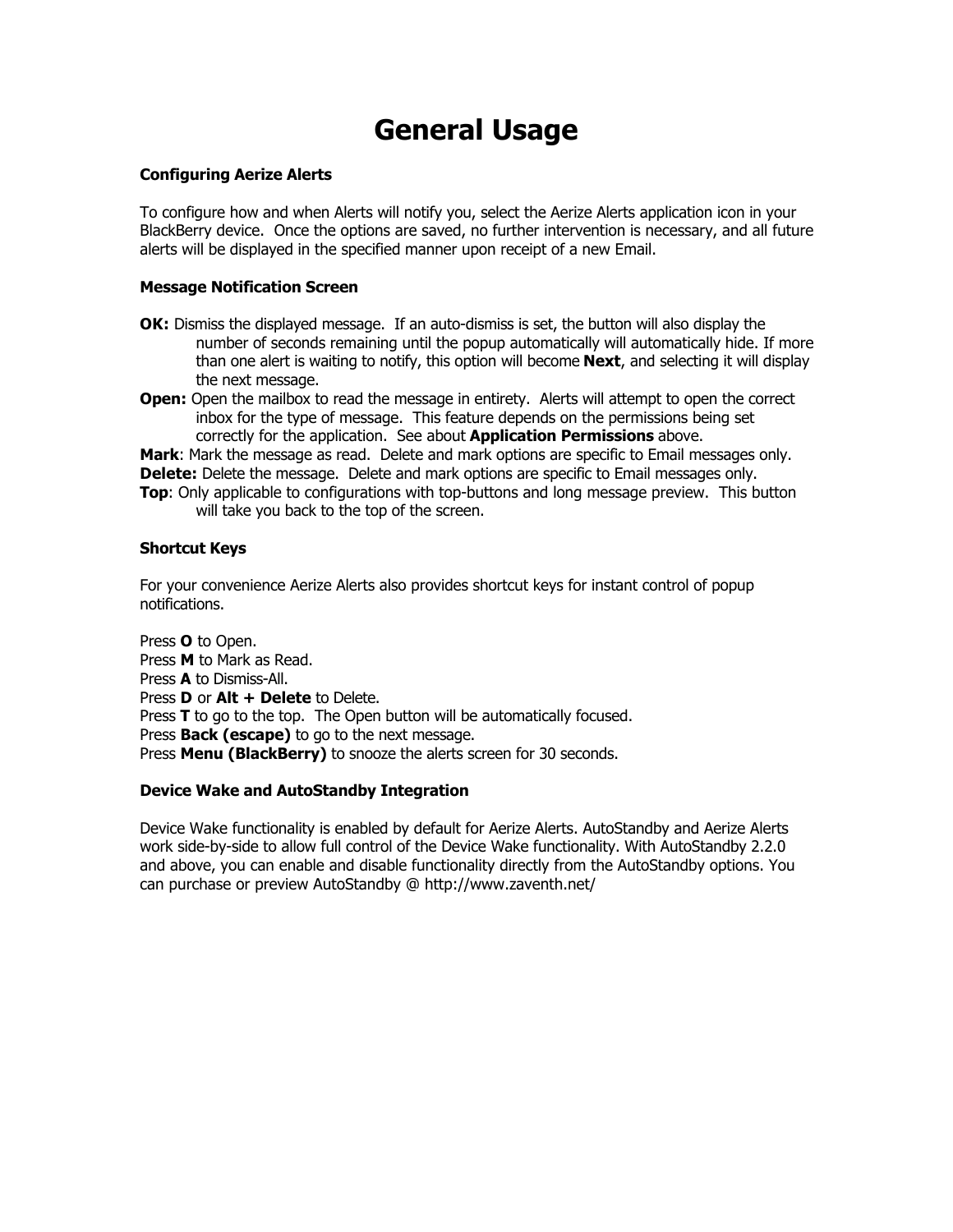# **Configuring Filters**

It's easy to filter notifications with Aerize Email Alerts. Filtering within Aerize Email Alerts was designed to be simple, yet very powerful. It is setup by choosing one of Only Show If options.

- **Only Show If: Anyone:** Aerize Alerts will popup regardless of who the sender is; any sender will pass through the filter, and you will see a notification for each Email or SMS message you receive. This is effectively turning the filters off.
- **Only Show If: Sender Is Contact:** Aerize Alerts will popup only if the sender is in your contacts; each sender will be looked up by their Email address to see if they exist in the BlackBerry address book. If the sender corresponds to one of the contacts, the notification will be allowed to display. Any sender (Email or SMS) that does not correspond to a contact in the address book will not be shown.
- **Only Show If: Sender Has Picture:** Aerize Alerts will popup only if the sender is in your contacts, **and** has a picture assigned. Each sender address will be matched to a contact; if a contact is not matched, or the contact lacks a picture, the notification will not be shown.
- **Only Show If: High Importance:** Aerize Alerts will popup only if the message has been flagged as high priority.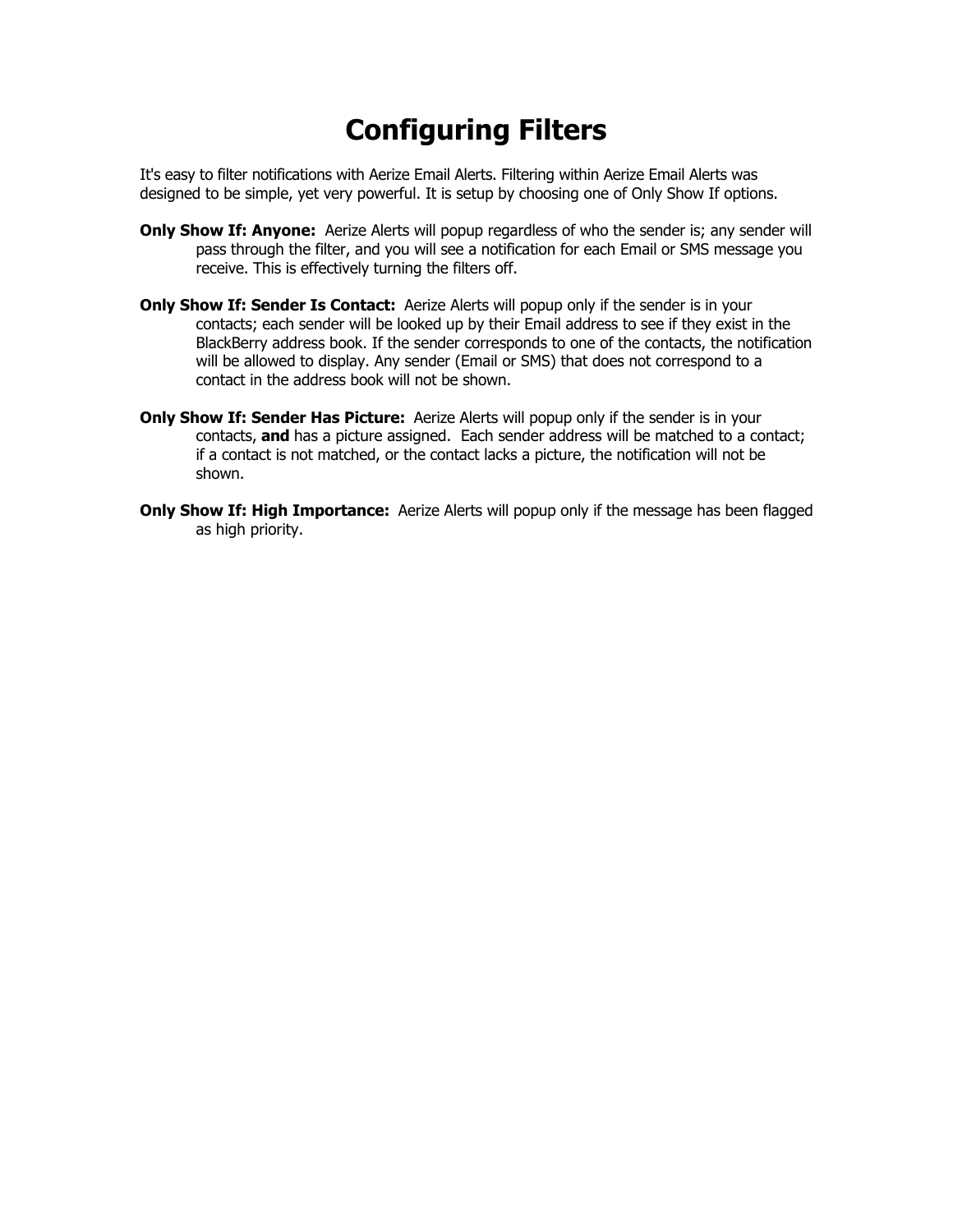# **Options**

## **Changing Aerize Alerts Options**

You can configure the way Aerize Alerts works to suit your personal tastes.

- 1. Navigate to the Aerize Alerts application icon and select it
- 2. Change the options
- 3. Save by selecting **Menu > Save**

### **Enable For:**

Controls whether popup alerts will be generated for Emails, SMS, both, or neither.

#### **Show If:**

Configures the integrated filtering. See above for **Configuring Filters**.

#### **Button Layout:**

**Double Stack:** The buttons in an Email popup will arrange in a 2 x 2 matrix. **Strip:** The buttons in an Email popup will arrange in a single line, if possible. **Bottom:** Same as Double Stack, but the buttons will appear at the bottom of the message. **Bottom Stack:** The buttons will display at the bottom of the message stacked one upon another. **Stealth:** No buttons will be shown; use shortcut keys for functionality.

#### **Body Preview:**

**Disabled:** No body preview will be shown in the popup notification. **Short:** The first 160 characters will be shown in a compact manner. **Long:** The entire message up to the BlackBerry's default message download limit will be shown. **Real:** The original message up to the BlackBerry's default message download limit will be shown, without Aerize Alerts formating.

#### **Auto-dismiss:**

When auto-dismiss is enabled, Email notifications will automatically hide themselves after the selected duration of time. The Email will still be available to view in the Messages application as normal. Moving the trackball while in a popup alert will extend the timer to allow further reading time. If auto-dismiss is disabled, notifications will remain on screen until manually dismissed.

#### **Font Size:**

Controls the size of text used in the application and for alerts.

### **Display Example Alert:**

Use the "**Display Example Alert**" button to preview your settings. If a long or real body preview is used in conjunction with a button configuration that places the buttons at the top, a Top button will exist at the bottom of the popup notification. Clicking on it will bring you back to the top.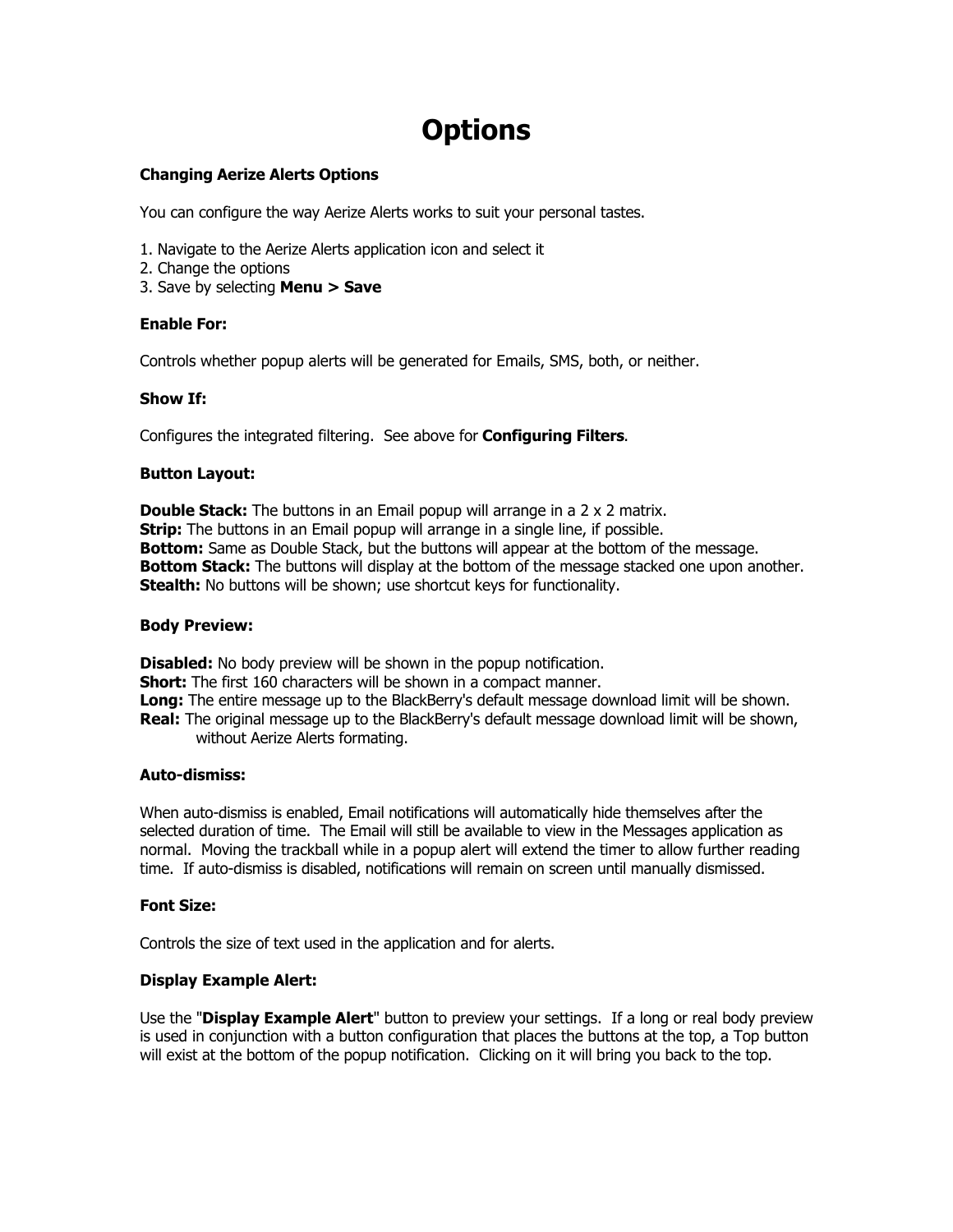# **Common Questions**

### **Q. How can I disable the on-screen keyboard on the BlackBerry Storm?**

A. Please disable compatibility mode. Highlight the Aerize Alerts icon, press **Menu**, and uncheck the **Compatibility** menu item.

## **Q. Why doesn't Alerts open the correct inbox?**

A. Alerts will attempt to open the correct box based on the type of message. This functionality depends on application permissions. See above for configuring **Application Permissions**. If permissions are not set correctly, Alerts will still open the messaging application, but will be unable to navigate to the correct folder for you.

## **Q. How do I change the picture used for the Email popup?**

A. Aerize Alerts automatically uses the contacts picture associated with the Email address. These can be changed as normal in the Address Book application. Select a contact and then choose **Edit** in the menu.

## **Q. How do I set an Audio Alarm or Vibration?**

A. The device will still play whichever sound you have selected in the active profile for the specified event. These can be modified in **Profiles > Advanced > (select a profile) > Menu > Edit**

### **Q. Why are popup notifications not being generated?**

A. There are a few possibilities.

- Your auto-dismiss value is set too low. This might cause the message to be hidden before you can see it. Try changing the auto-dismiss option to "disabled."
- Your current level of filtering is set too exclusively. If you have "Only show if: Contact has picture" but do not have pictures assigned, or the sender is not in your address book, no notification will be displayed.
- Please also check to see that the correct application permissions are enabled by navigating to **BlackBerry Options > Advanced Options > Applications > Aerize Alerts**, and pressing the menu key, then **Edit Permissions.**
- It may be necessary to restart the device. This can be performed by removing the battery for a moment and then replacing it and allowing the BlackBerry to boot.
- Ensure that Content Protection is disabled. **BlackBerry Options > Security Options > General Settings > Content Protection : Include Address Book - No**

### **Q. How can I upgrade my device software?**

A. Follow the steps bellow:

- 1. Backup your device information
- 2. Download and Install the latest OS for your device
- ( http://na.blackberry.com/eng/support/downloads/download\_sites.jsp )
- 3. Upgrade your device using the Application Loader from BlackBerry Desktop Manager